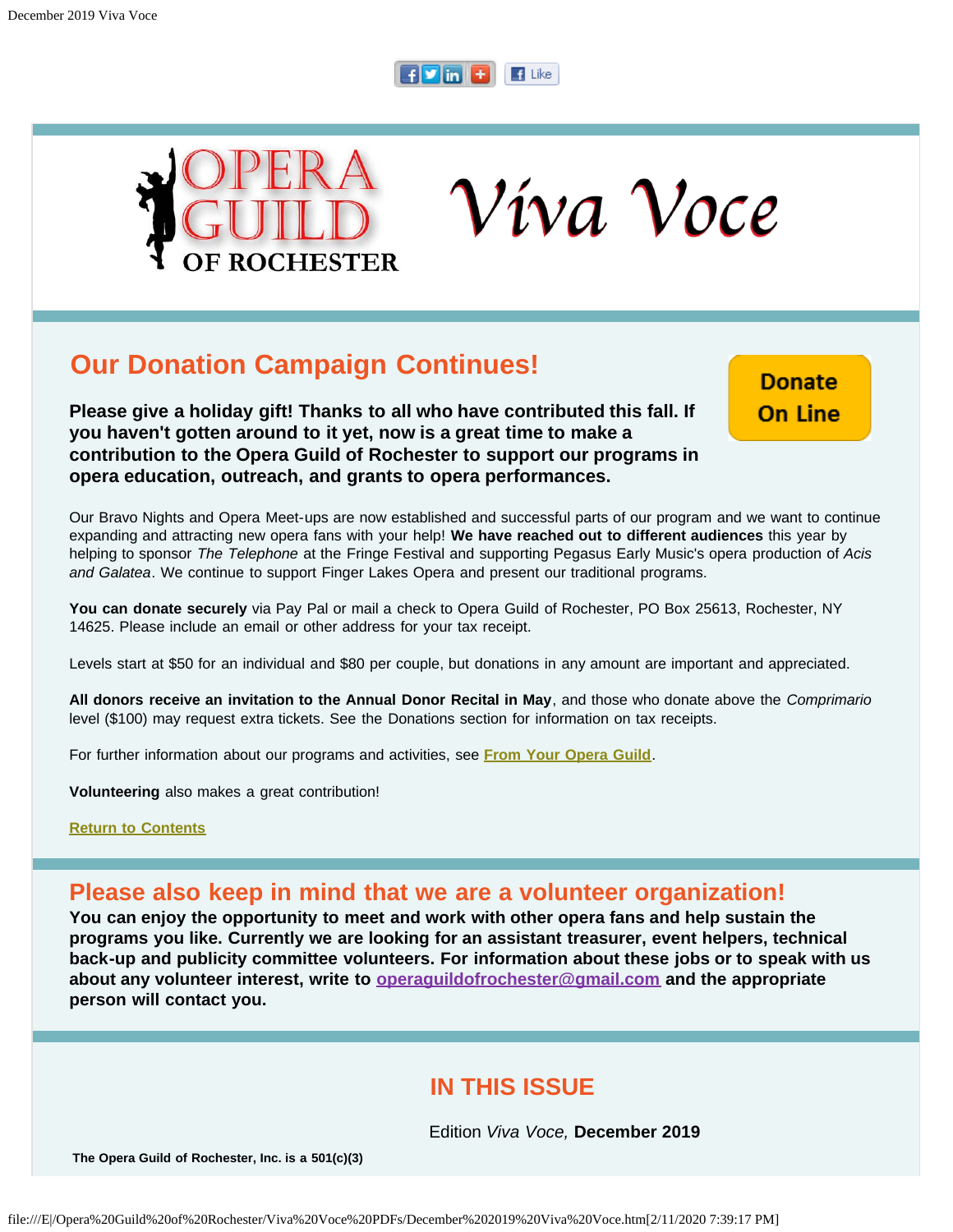**charitable organization with a mission to support opera and opera education in the greater Rochester area.**

**The Guild presents free opera lectures at local libraries, tours to productions of local opera companies and the Metropolitan Opera in New York City, and our popular Beat-the-Blahs, Haskell Rosenberg Memorial Series, at Temple B'rith Kodesh in Brighton.**

**This newsletter is sent via eMail each month, currently to over 3,000 subscribers. For a free subscription send your contact details, including your eMail address, to [operaguildofrochester@gmail.com.](mailto:operaguildofrochester@gmail.com)**

**Our Website and Facebook pages serve as a clearinghouse for local and regional opera, concert, and recital information, with links to other music organizations in our area. Please visit our Website at [operaguildofrochester.org](http://operaguildofrochester.org/).**

**For up-to-date information on opera-related news and events, please visit us on [facebook.com/OperaGuildofRochester](http://facebook.com/OperaGuildofRochester).**



**Some events are now being recorded. Click the YouTube logo to visit us there.**



<span id="page-1-0"></span>**Reader Article submission deadline for the next issue is the 15th of the previous month.**

- **[This Month](#page-1-0)**
- **[Beat the Blahs](#page-2-0)**
- **[Gay Men's Chorus](#page-2-1)**
- **[Little Theater](#page-3-0)**
- **[Pegasus](#page-3-1)**
- **[Third Thursdays](#page-4-0)**
- **[Nickel City](#page-5-0)**
- **[Warfield Scholarship](#page-5-1)**
- **[Eastman Theatre](#page-6-0)**
- **[Met HD](#page-7-0)**
- **[Bravo Nights](#page-8-0)**
- **[Syracuse Opera](#page-8-1)**
- **[Salon Concerts](#page-9-0)**
- **[TriCities Opera](#page-9-1)**
- **[Great Opera-tunities](#page-10-0)**
- **[Canadian Opera Company](#page-11-1)**
- **[News from your Opera Guild](#page-11-0)**
- **[Donations and Tax Receipt Note](#page-12-0)**



- **December 1, 3 The Little** *[Don Pasquale](#page-3-0)*
- 
- 
- 
- 

**December 12 Nickel City Opera** *[Special Concert](#page-5-0)* **December 15 Pegasus** *[A Baroque Noel](#page-3-1)*

**December 7, 8 Gay Men's Chorus** *[Treasured Traditions](#page-2-1)*

**December 19 Eastman students and faculty** *[An Italian Baroque Christmas](#page-4-0)*

### **[Return to Contents](#page-0-0)**

## **Beat the Blahs**

*The Haskell Rosenberg Memorial Series* **Opera DVDs with introductions by guild docents January 2019 - 1 pm.**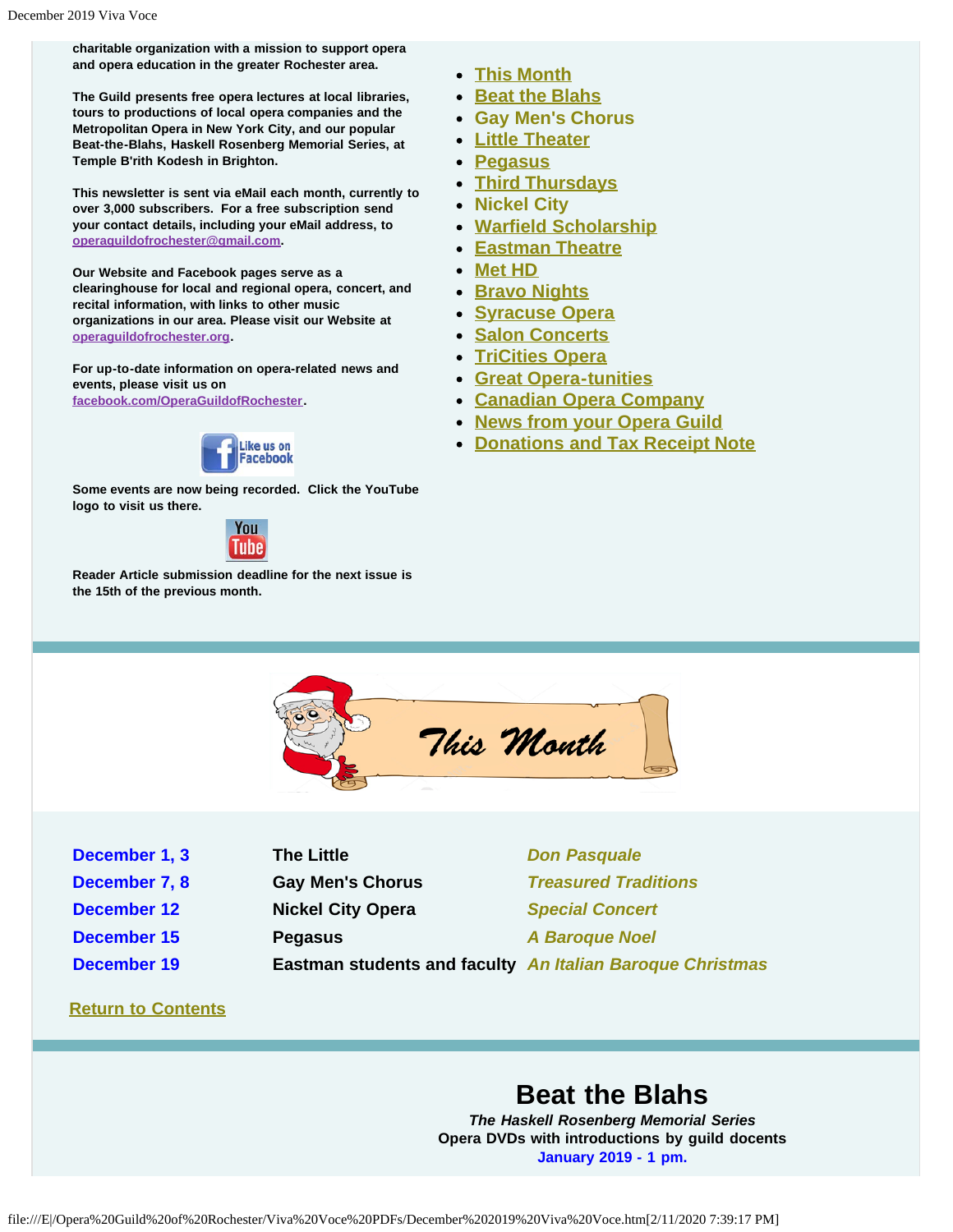<span id="page-2-0"></span>

**Temple B'rith Kodesh, 2131 Elmwood Ave.**

| Social Hall (Rear Entrance of Temple)           |  |  |  |
|-------------------------------------------------|--|--|--|
| 4 Sunday afternoons                             |  |  |  |
| All performances start at 1pm                   |  |  |  |
| Refreshments will be served at the intermission |  |  |  |

**\_\_\_\_\_\_\_\_\_\_\_\_\_\_\_\_\_\_\_\_**

**Jan 5th Umberto Giordano,** *Andrea Chenier***. 1984 production of the Metropolitan Opera, Luciano Pavarotti as Chenier, conductor James Levine.**

*Opera Talk, David Dean*

**Jan 12th Gaetano Donizetti,** *Don Pasquale* **with John Del Carlo, Anna Netrebko, Marius Kwiecen, and Matthew Polanzanyi, Metropolitan Opera 2010, Conductor James Levine. Suitable for children.**

*Opera Talk, Carol Crocca*

**Jan 19th Jules Massenet,** *Werther***. A private DVD recording from the Met telecast of February 18, 2014; Jonas Kaufman as Werther, Sophie Koch as Charlotte, Lisa Orapesa as Sophie, conductor Alain Antinoglu.**

*Opera Talk, Peter Dundas*

**Jan 26th Double Bill: Pietro Mascagni,** *Cavalleria Rusticana* **with Placido Domingo as Turridu and Elena Obraztsova as Santuzza, followed by Ruggiero Leoncavallo,** *Pagliacci* **with Placido Domingo as Canio and Teresa Stratas as Nedda. Teatro alla Scala 1982, Conductor Franco Zeffirelli.**

*Opera Talk: Art Axelrod*

|                    | <b>Opera Guild Donors</b> | <b>General Admission</b> | <b>Temple</b> |
|--------------------|---------------------------|--------------------------|---------------|
| Series of 4 operas | \$32.00                   | \$36.00                  | none          |
| Single performance | \$9.00                    | \$10.00                  | none          |

**For further information contact the Opera Guild of Rochester at [operaguildofrochester.org](http://operaguildofrochester.org/) or 585-385-6971.**

**[Return to Contents](#page-0-0)**

# <span id="page-2-1"></span>**Rochester Gay Men's Chorus**

## *Treasured Traditions*

Music that will transport you back to the memories of happy childhood holidays.

#### **Saturday, December 7 at 7:30 PM**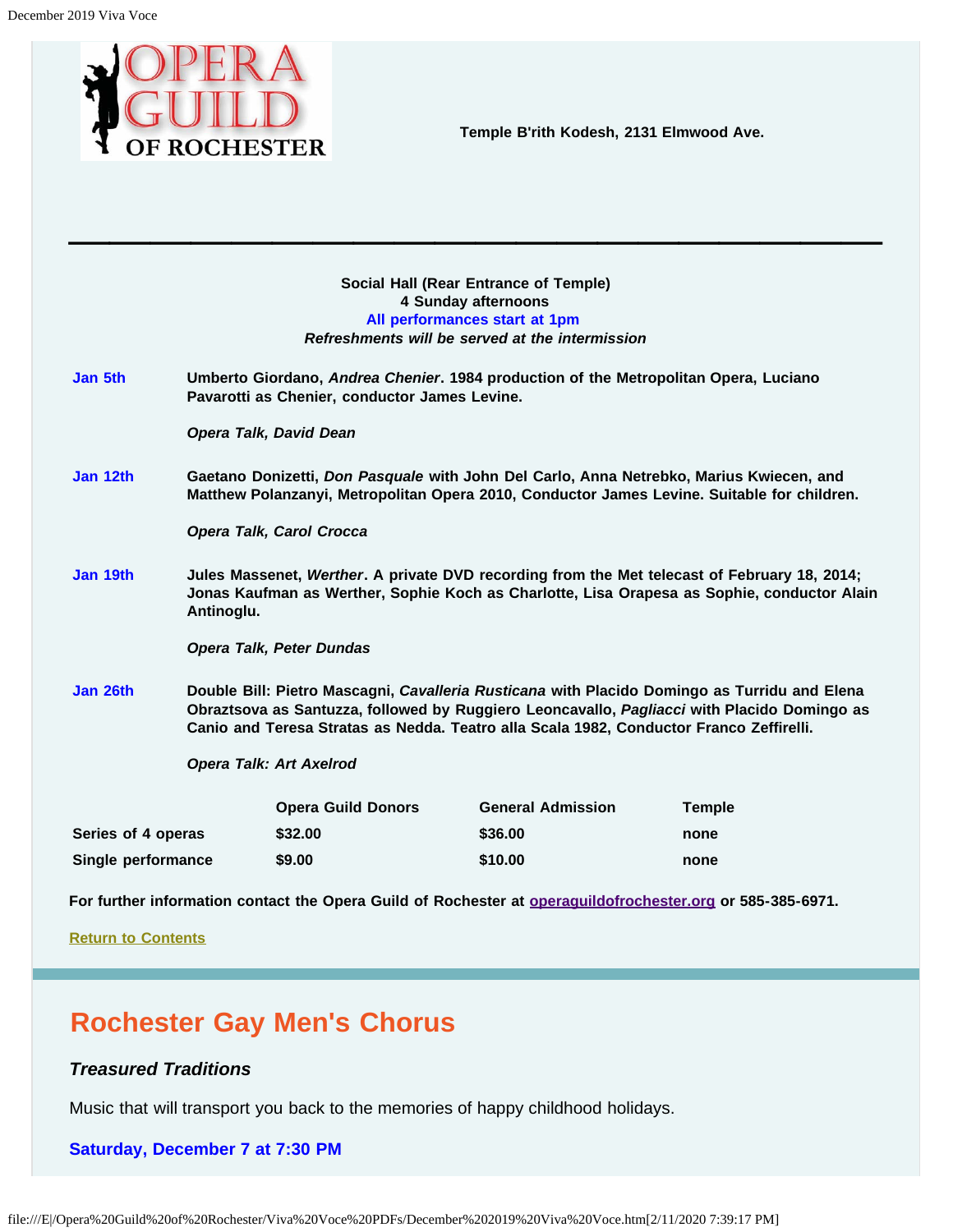## **Sunday, December 8 at 3:00 PM**

Hochstein Performance Hall Purchase tickets at [rgmc.ticketleap.com/treasured-traditions](http://rgmc.ticketleap.com/treasured-traditions)

[Return to Contents](#page-0-0)

<span id="page-3-0"></span>

# **Royal Opera House Film Series at The Little**

**DON PASQUALE Sunday Dec 1 (Noon) Tuesday Dec 3 (6 pm)**

**LA BOHEME Sunday Mar 29 (Noon) Tuesday Mar 31 (6pm)**

The Little Royal Opera House Series is sponsored in part by the Rochester Oratorio Society.

**FREE:** informal meet-ups after the Sunday showing in the Little CafA©. All welcome!

## **[Return to Contents](#page-0-0)**

# <span id="page-3-1"></span>**Pegasus 2019-2020 Season**





A Baroque Noel

December 15, 2019 @ 4 pm Hochstein Performance Hall, 50 N. Plymouth Street, Rochester

Charpentier's beloved *Messe de Minuit pour Noel*, French [Paul O'Dette](https://www.pegasusearlymusic.org/artist/paul-odette/), Director & theorbo popular noels, and music by Vivaldi and more, with

[Laura Heimes](https://www.pegasusearlymusic.org/artist/laura-heimes-2/), [Shari Alise Wilson](https://www.pegasusearlymusic.org/artist/shari-alise-wilson/), sopranos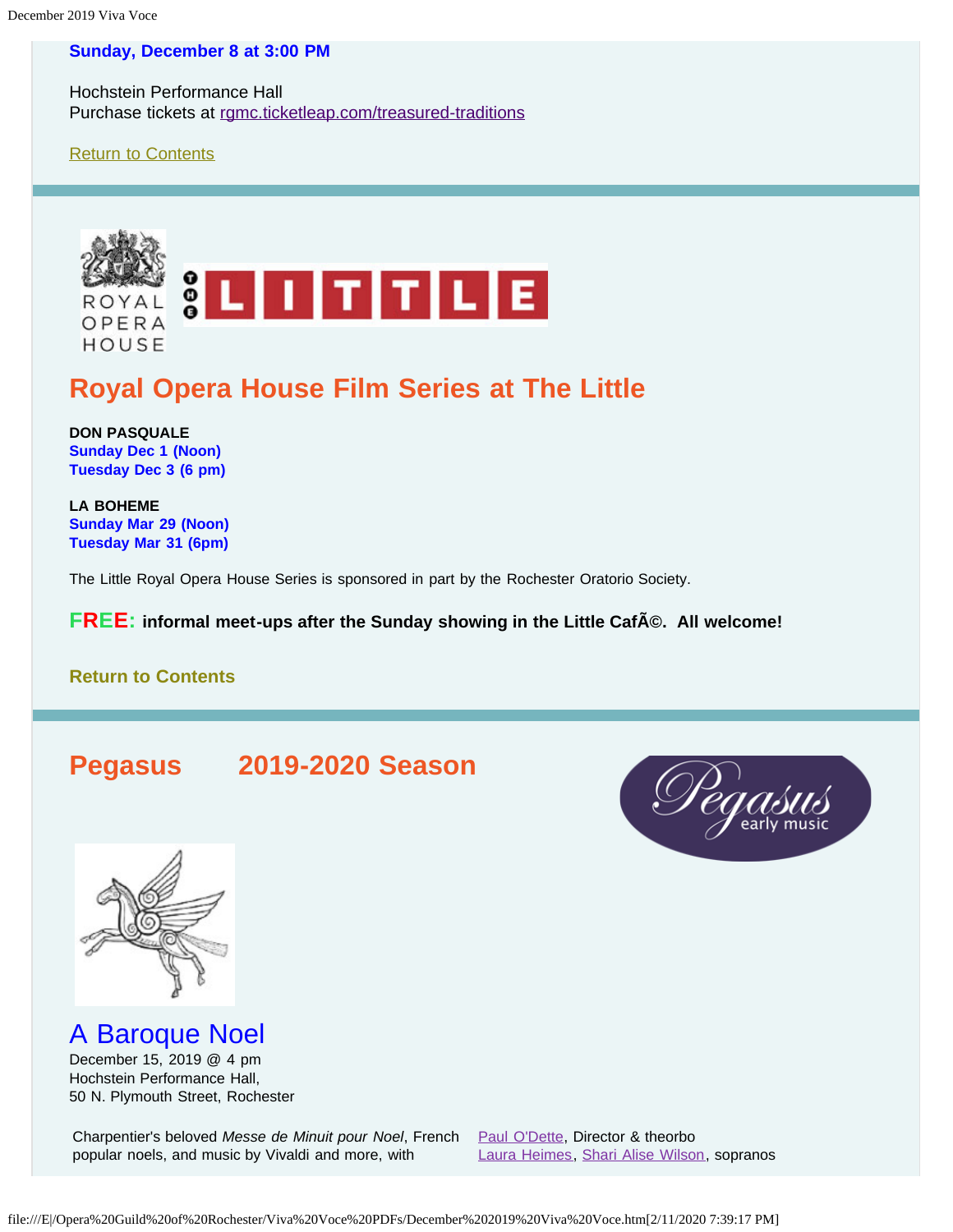baroque orchestra. [Debi Wong](https://www.pegasusearlymusic.org/artist/debi-wong/), mezzo-soprano [Andrew Fuchs](https://www.pegasusearlymusic.org/artist/andrew-fuchs/), [Jonas Budris,](https://www.pegasusearlymusic.org/artist/jonas-budris/) tenors [Andrew Padgett](https://www.pegasusearlymusic.org/artist/andrew-padgett/), [Steven Hrycelak](https://www.pegasusearlymusic.org/artist/steven-hrycelak/), basses

## "Nevertheless, she persisted"

February 2, 2020 @ 4 pm Downtown United Presbyterian Church, 121 N. Fitzhugh Street, Rochester

Music of strong women, with Laura Heimes, soprano, and chamber ensemble. Music by Elizabeth Jacquet de la Guerre, Antonia Bembo, and George Frideric Handel.

[Laura Heimes](https://www.pegasusearlymusic.org/artist/laura-heimes-2/), soprano [Naomi Gregory](https://www.pegasusearlymusic.org/artist/naomi-gregory/), harpsichord [Boel Gidholm](https://www.pegasusearlymusic.org/artist/boel-gidholm/), violin [Deborah Fox](https://www.pegasusearlymusic.org/artist/deborah-fox/), theorbo

# The Panther and the Rose

March 15, 2020 @ 4 pm Downtown United Presbyterian Church, 121 N. Fitzhugh Street, Rochester

Medieval music from the Italian trecento: caccias, ballatas, [Andrew Rader](https://www.pegasusearlymusic.org/artist/andrew-rader/), countertenor and madrigales by Ciconia, Landini, and more.

[Jonas Budris](https://www.pegasusearlymusic.org/artist/jonas-budris/), tenor [Dongmyung Ahn](https://www.pegasusearlymusic.org/artist/dongmyung-ahn/), Vielle [Christa Patton](https://www.pegasusearlymusic.org/artist/christa-patton/), harp & recorder [Deborah Fox](https://www.pegasusearlymusic.org/artist/deborah-fox/), lute

# Diderot Quartet with Jesse Blumberg

May 17, 2020 @ 4 pm Downtown United Presbyterian Church, 121 N. Fitzhugh St. Rochester

Haydn & Mendelssohn quartets plus song arrangements of [Jesse Blumberg](https://www.pegasusearlymusic.org/artist/jesse-blumberg/), baritone Clara Schumann & Fanny Mendelssohn

[Diderot String Quartet](https://www.pegasusearlymusic.org/artist/diderot-string-quartet/) Johanna Novom, Adriane Post, violins; Kyle Miller, viola; Paul Dwyer, cello

**[Return to Contents](#page-0-0)**

## <span id="page-4-0"></span>**Third Thursdays at the MAG**

On the third Thursday of each month, October through May, the Eastman School of Music and the Memorial Art Gallery present concert programs by faculty, students, and guest artists featuring the Italian Baroque Organ. They take place in the Museum's Fountain Court and are free with Gallery admission, which is reduced on Thursday evenings. Concerts begin at 7:30 pm.

## *December 19, An Italian Baroque Christmas*

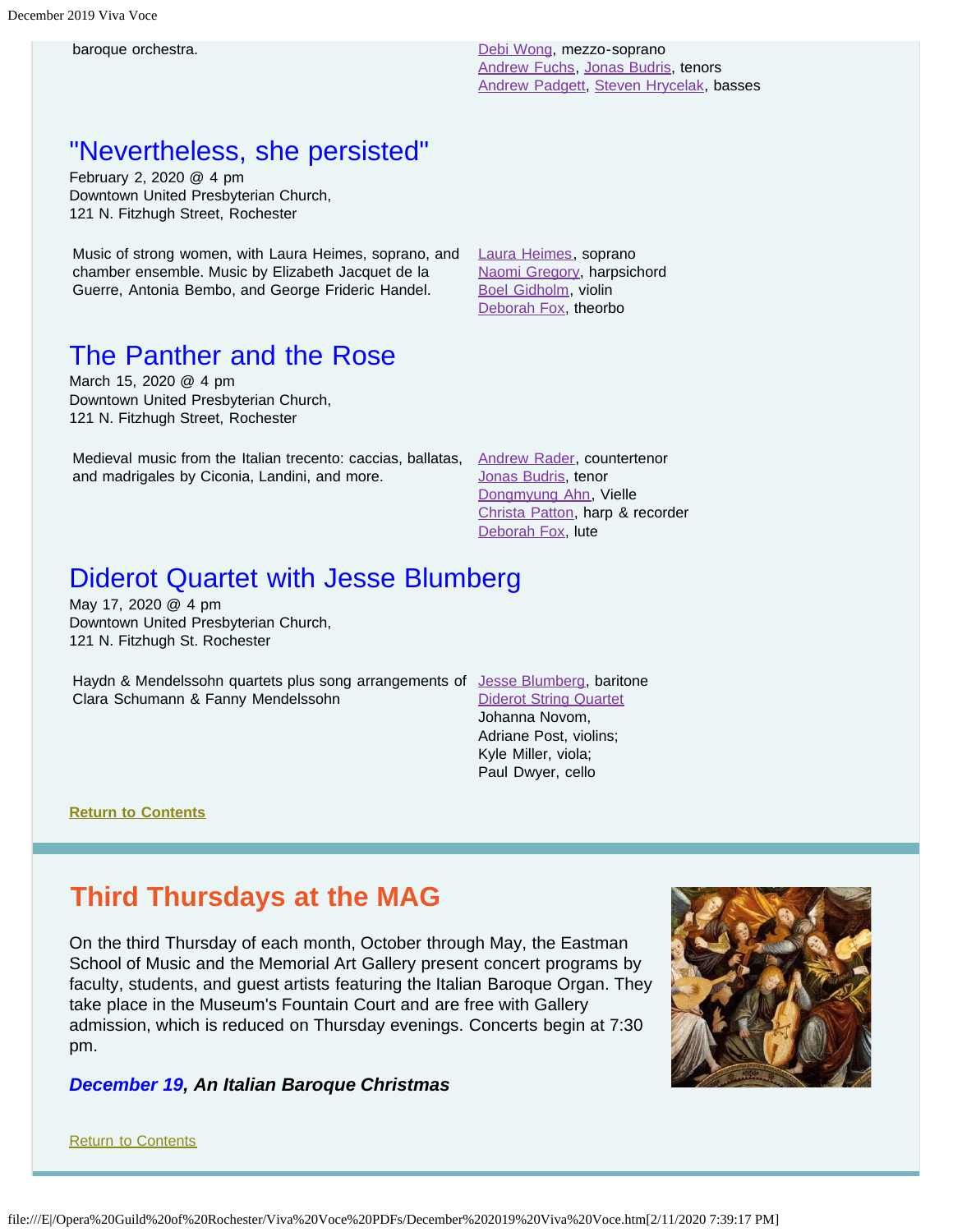

# <span id="page-5-0"></span>**Join NCO and friends for a special night!**

## **The Moon & The Stars at The Saturn Club**

An Evening of Songs, Magic and Cosmic Resonance

## **Thursday, December 12th 7pm**

The Saturn Club 977 Delaware Avenue Buffalo, NY

*[Return to Contents](#page-0-0)*

# <span id="page-5-1"></span>**Warfield Scholarship Fund identifies top African American talent in first annual High School Classical Vocal Competition**

The William Warfield Scholarship Fund [WWSF] awarded three deserving young artists cash support to further their studies in classical vocal performance at the collegiate level during the **first annual** William Warfield Scholarship Fund Classical Vocal Competition for African American High School Students.



Twelve semi-finalists from Georgia to New York were selected by electronic audition. Of these, six advanced to the final round held Saturday, October 19, 2019, at the Hochstein School of Music and Dance in Rochester, NY. Finalists and a chaperone were provided round-trip transportation and lodging for the event.

**Kianna Kelly-Futch, of Washington, D.C.**, took top honors and \$2000 with her performance of "Elegy," by Jules Massenet. **Solomon Onyukwu, of Bowie, MD**, placed second (\$1500), singing the Spiritual "Give Me Jesus" in the Moses Hogan arrangement. In third place and winning \$500, **Jalynn Stewart, of Brooklyn, NY**, sang Benjamin Britten's challenging setting of "If Music Be the Food of Love."

Adjudicating the top contestants were internationally recognized artists and vocal music educators, including sopranos Kearstin Piper Brown and Paulette Gissendanner; Eastman School of Music faculty member Katherine Ciesinski; William Scott, chair of vocal studies at Hochstein; and baritone Fredrick Redd of New York City.

Founded in 1977, the William Warfield Scholarship Fund is dedicated to providing financial means for African American students to attain success in the field of classical vocal music and to fostering wider recognition of the life and legacy of the legendary American bass-baritone, educator, mentor and author, William Warfield. The WWSF has awarded scholarships to more than two dozen vocalists at the Eastman School of Music, including internationally renowned artists Julia Bullock and Nicole Cabell. Ms. Cabell returns to Rochester in January, 2020, as WWSF celebrates the centennial of Warfield's birth with its annual Scholarship Recital (**Kilbourn Hall, January 12, 2020, 3:00 P.M.**) Tickets and more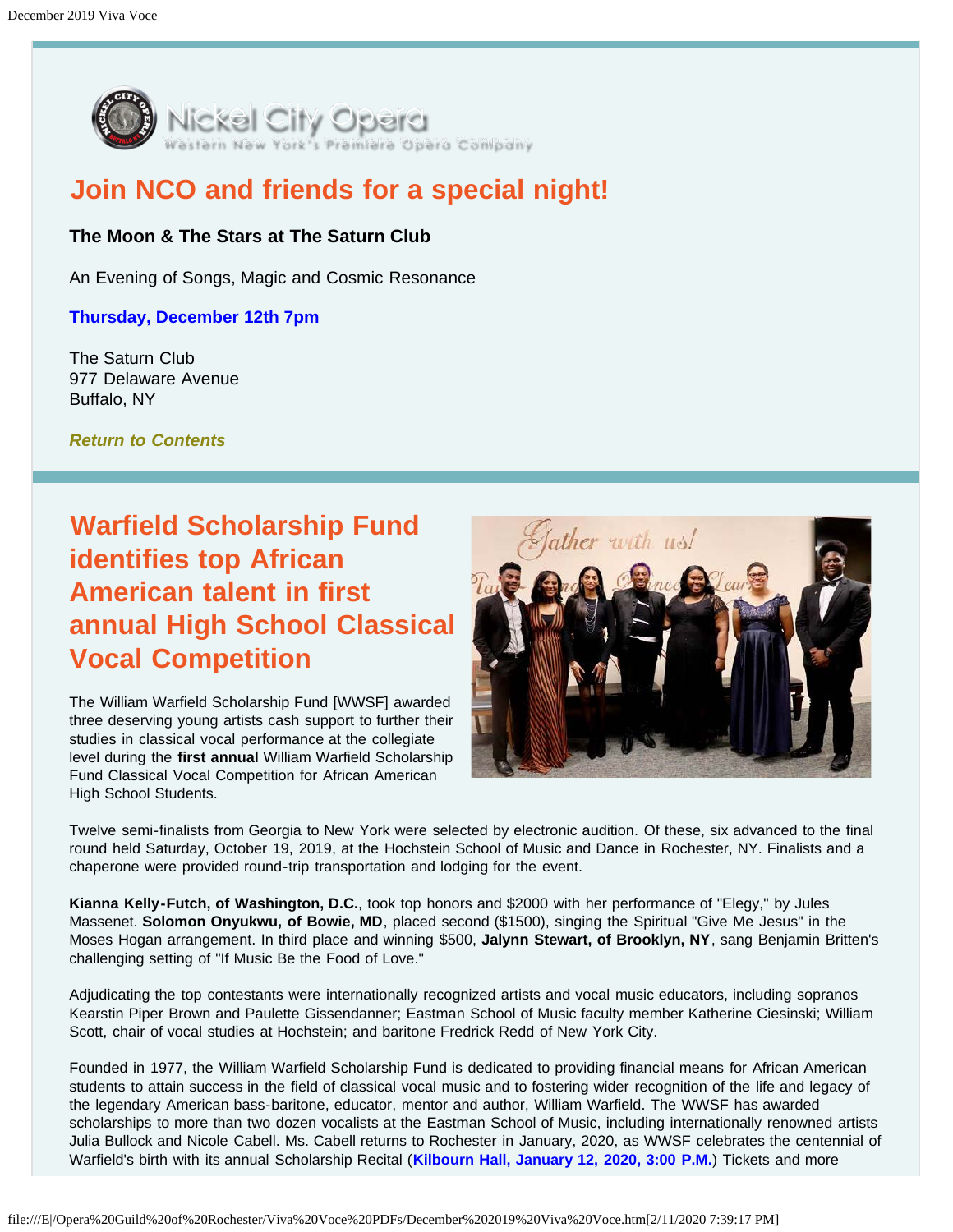information may be found at [www.williamwarfield.org.](http://www.williamwarfield.org/)

[Return to Contents](#page-0-0)

# <span id="page-6-0"></span>**EASTMAN OPERA THEATRE 2019-2020 SEASON**



#### **January 23-26, 30-31**, and **February 1-2**, 804 Annex Blackbox Theatre

*Prima La Musica, Poi le Parole (First the Music, Then the Words),* music by Antonio Salieri with lyrics by Giovanni Basti; and *Der Schauspieldirektor (The Impresario)*, music by Wolfgang Amadeus Mozart, lyrics by Gottlieb Stephanie, another double bill.

#### **April 2-5**, Kodak Hall

*Sweeney Todd, The Demon Barber of Fleet Street*, with music and lyrics by Stephen Sondheim and book by Hugh Wheeler.

Tickets are on sale now with **\$24 General Admission**. \$10 student tickets available. Tickets can be purchased at the Eastman Theatre Box Office, 26 Gibbs St.; by phone (585) 274-3000; or online at [http://eastmantheatre.org](http://www.eastmantheatre.org/).

[Return to Contents](#page-0-0)

# **Metropolitan Opera HD Season 2019 - 2020**

**All showings at 12:55 pm**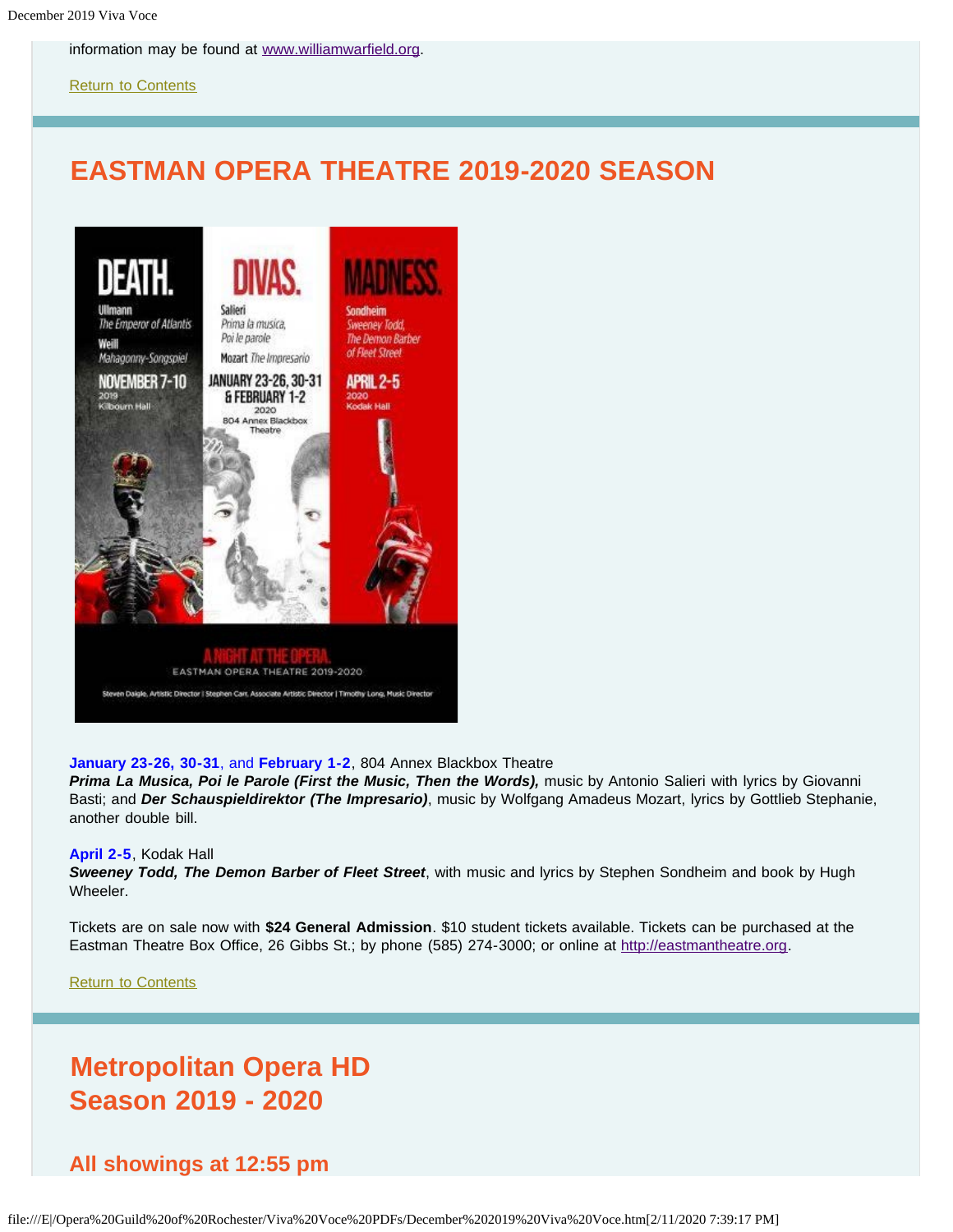<span id="page-7-0"></span>**Berg,** *Wozzeck*  **January 11**  For more info, **[click here](https://www.metopera.org/season/in-cinemas/2019-20-season/wozzeck-live-in-hd/)**

**Gershwin,** *Porgy and Bess* **February 1**  For more info, **[click here](https://www.metopera.org/season/in-cinemas/2019-20-season/porgy-and-bess-live-in-hd/)**

**Handel,** *Agrippina*  **February 29**  For more info, **[click here](https://www.metopera.org/season/in-cinemas/2019-20-season/agrippina-live-in-hd/)**

**Wagner,** *Der Fliegende Holländer*  **March 14**  For more info, **[click here](https://www.metopera.org/season/in-cinemas/2019-20-season/der-fliegende-hollander-live-in-hd/)**

**Puccini,** *Tosca*  **April 11**  For more info, **[click here](https://www.metopera.org/season/in-cinemas/2019-20-season/tosca-live-in-hd/)**

**Donizetti,** *Maria Stuarda*  **May 9**  For more info, **[click here](https://www.metopera.org/season/in-cinemas/2019-20-season/maria-stuarda-live-in-hd/)**

After wowing audiences with his astour South African artist William Kentridge now

imagination on Berg's other operatic masterpiece, comeing to cinem the first time. Met Music Director Yannick Nézet-Séguin is on the podium for this important event, with baritone Peter Mattei as the disturbed title character. Soprano Elza van den Heever is Wozzeck's unfaithful mate, alongside a commanding cast that also includes tenor Christopher Ventris, bass-baritone Christian Van Horn, and tenor Gerhard Siegel.

One of America's favorite operas - James Robinson's stylish production transports audiences to Catfish Row on the Charleston waterfront, vibrant with the music, dancing, emotion, and heartbreak of its inhabitants. "If you're going to stage Gershwin's opera, this is how," raved the *Guardian* when the new production premiered in London in 2018. David Robertson conducts a dynamic cast, featuring the sympathetic duo of Eric Owens and Angel Blue in the title roles and an all-star ensemble that includes Golda Schultz, Latonia Moore, Denyce Graves, Frederick Ballentine, and Alfred Walker.

Handel's tale of intrigue and impropriety is set in ancient Rome, with star mezzo-soprano Joyce DiDonato as the controlling, power-hungry Agrippina and Harry Bicket conducting. Sir David McVicar's production ingeniously reframes the action of this black comedy about the abuse of power to "the present," where it should loudly resonate. The all-star cast features mezzosoprano Kate Lindsey as Agrippina's son and future emperor Nerone, soprano Brenda Rae as the seductive Poppea, countertenor Iestyn Davies as the ambitious officer Ottone, and bass Matthew Rose as the weary emperor Claudius.

The great bass-baritone Sir Bryn Terfel brings his acclaimed portrayal of the doomed sea captain of the title.. Valery Gergiev conducts a new production by Fran<sub>A</sub> Sois Girard, whose visionary 2013 take on *Parsifal* set the recent Met standard for Wagner stagings. With sweeping sets by John Macfarlane, Girard's new production turns the Met stage into a rich, layered tableau reminiscent of a vast oil painting. The gifted German soprano Anja Kampe, in her Met debut run, is the devoted Senta, whose selfless love is what the Dutchman seeks, with bass Franz-Josef Selig as her father, Daland, and tenor Sergey Skorokhodov as her deserted former lover, Erik.

Soprano Anna Netrebko, whom the *New York Times* hailed as "magnificent" when she made her role debut as Tosca in 2018, returns as Puccini's explosive diva. Tenor Brian Jagde is the idealistic painter Cavaradossi, and baritone Michael Volle completes the opera's fatal love triangle as the sinister Scarpia. Bertrand de Billy conducts Sir David McVicar's stunning production.

Soprano Diana Damrau, following her triumph as Violetta in last season's new production of Verdi's *La Traviata*, returns as the martyred Mary, Queen of Scots, in Donizetti's bel canto showcase. Star mezzo-soprano Jamie Barton is her imperious rival Queen Elizabeth I, and the silken-voiced tenor Stephen Costello is the noble Earl of Leicester. Maurizio Benini conducts Sir David McVicar's handsome production.

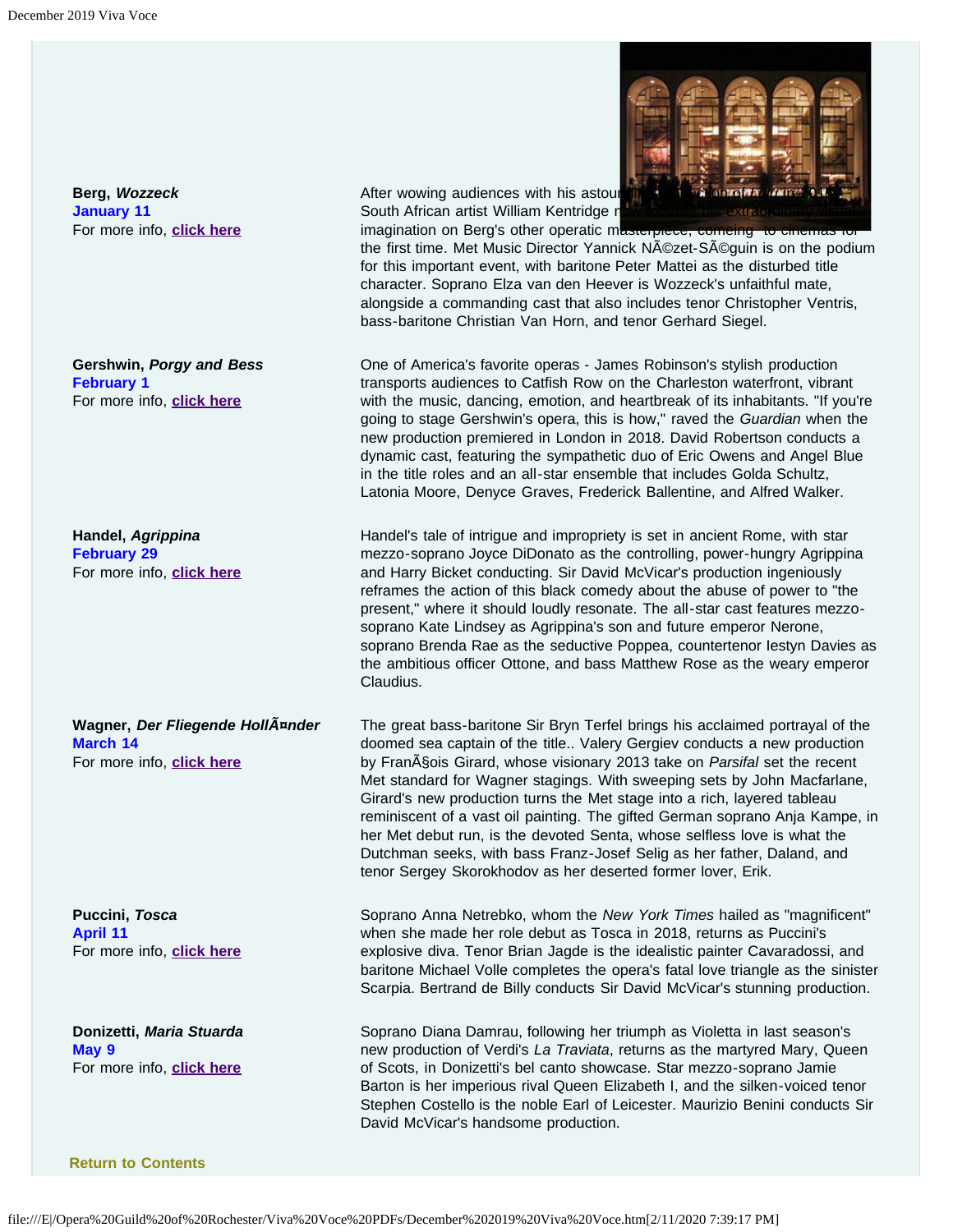<span id="page-8-0"></span>



Join us for some wonderful evenings of opera and musical theater with talented local artists! The dates for 2020, with program information to follow in future issues, are as follows:

**Wednesday, February 5**

**Wednesday, June 10**

**Tuesday, September 29**

**Monday, November 30**

Bravo Nights are appreciated by both seasoned opera fans and newcomers who enjoy the casual atmosphere and the chance to see top local talent, free of charge. Refreshments are available for purchase at the CafAO.

#### **[Return to Contents](#page-0-0)**

<span id="page-8-1"></span>

Hear it. See it. Feel it.

## **Leonard Bernstein's** *Candide*

## **February 7 & 9, 2020**

A sparkling adaptation of Voltaire's satirical novella, *Candide* melds European operetta, musicals, Latin American dance rhythms, and everything in between into its own eclectic style. Young Candide's tutor believes everything happens for the best. Through war, plague, earthquake, shipwreck, and the Spanish Inquisition, Candide tries to hold onto this optimism. Will he become disillusioned or will he find the best of all possible worlds? [Click Here](https://www.syracuseopera.org/subscriptions) to Buy Tickets

## **Giacomo Puccini's** *Tosca* **May 1 & 3, 2020**

Against a backdrop of intense political unrest, all of Rome is under control of the corrupt police chief Scarpia. When he becomes obsessed with the fiery diva Tosca, she takes a stand in the name of all she holds sacred-art, freedom, and love-in an attempt to free her lover and save herself. Experience the heartbreak, drama, and intrigue of Puccini's timeless masterpiece and enjoy its beloved music. Will love prevail? And at what cost? [Click Here](https://www.syracuseopera.org/subscriptions) to Buy Tickets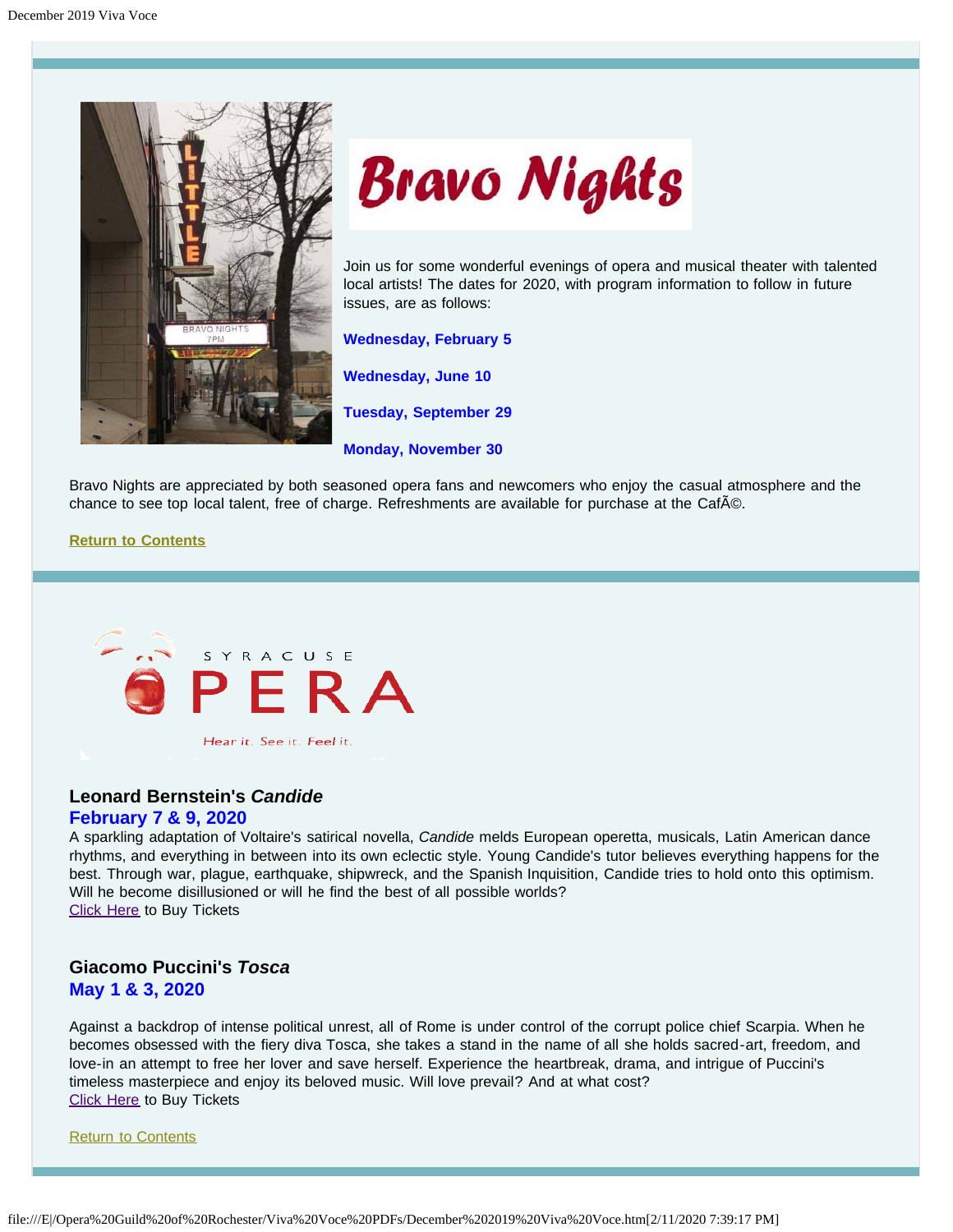# **Rochester Academy of Medicine**

<span id="page-9-0"></span>

**[Return to Contents](#page-0-0)**

# TRICITIES

<span id="page-9-1"></span>**Tickets, call 607-772-0400; Box office information and to buy online, see [tricitiesopera.com/box-office](http://tricitiesopera.com/box-office)**

## **A Little Night Music**

April 24 & May 1, 2020 - 7:30pm April 26 & May 3, 2020 - 3:00pm

Tri-Cities Opera Center 315 Clinton Street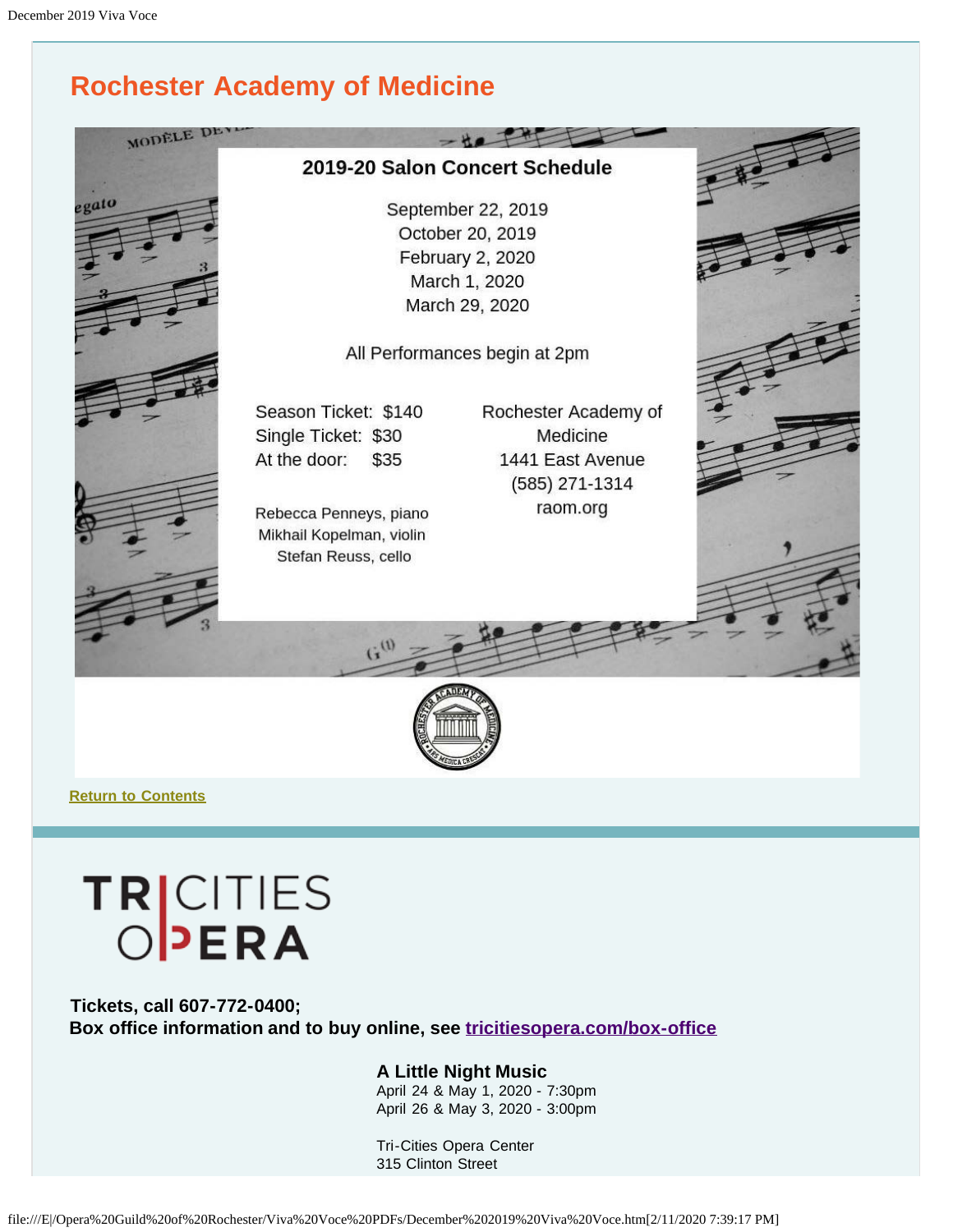

**April 24 & May 1, 2020 - 7:30pm April 26 & May 3, 2020 - 3:00pm**

Binghamton, NY 13905

Sondheim creates a stunning tour de force when he takes Ingmar Bergman's film, *Smiles of a Summer Night*, and turns it into a musical of masterful execution and elegance. Winner of four Tony Awards, this is a musical work that has forever entranced the world of theatre, including the popular song "Send in the Clowns". The cast includes Kevin Bryant (Henrik), Emily Geller (Desiree), Chelsea Melamed (Charlotte), Gina Moscato (Anne), John Shelhart (Fredrik), and Heidi Weeks (Madame Armfeldt). The production is directed by James Kenon Mitchell, conducted by Joshua Horsch.

**Preview Gala Thursday, May 14, 2020, 7:30PM**

### **Preview Gala**

Thursday, May 14, 2020, 7:30PM SAVOCA HIBBITT HALL TRI-CITIES OPERA CENTER 315 Clinton Street. Binghamton, NY 13905 Opera does Broadway in this musical review! Our top-notch Resident Artists sing their 'farewell' at this rollicking evening of Broadway favorites! ONE NIGHT ONLY! \$29 & \$39 gets you a fantastic show with concessions available in the lobby.

[Return to Contents](#page-0-0)

# <span id="page-10-0"></span>**GREAT OPERA-TUNITIES**

## **(For those wishing to explore opera without spending a lot of money)**

**FREE - Friends of Eastman Opera Voice Competition**. Look for listing in February 2020 *Viva Voce*. 8 pm, Kilbourn Hall, Gibbs Street, Rochester.

**FREE - The Lotte Lenya Competition**: young multi-talented singer/actors performing both opera and musical theater selections. See *Viva Voce* for more information about the event being held on Saturday, May 2nd, 2020.

**FREE - Opera Guild Lectures** in September at Fairport Library, February and March (with many video selections) at Brighton Memorial Library, 7 pm, 2300 Elmwood Ave, see January issue for more information.

\$9/10 suggested donation - Opera Guild "Beat the Blahs." Opera DVD presentations at Temple B'rith Kodesh. Four Sundays in January at 1 pm, see the 2020 schedule in this issue. Pre-performance talk, refreshments at intermission, children and students always FREE.

**\$24**; UR students \$10 with ID - **The Eastman Opera Season**: (Eastman voice students). Pre-performance talks; see full listing in *Viva Voce*.

**\$25 per (senior) ticket - Metropolitan Opera simulcasts** in HD of live performances on Saturdays usually at 1 pm. An encore performance, not live, is given on the Wednesday following for \$23. Theaters are at Tinseltown, Eastview, Webster and Henrietta. See full listing and essays in *Viva Voce.*

**FREE** - Opera Guild **Bravo Nights** at The Little Caf©, live accompanied singers perform opera favorites in an informal atmosphere. See *Viva Voce* for next date.

**\$18** Opera performances from the Royal Opera House at Covent Garden are screened several times a year at **The Little Theatre**, as listed in *Viva Voce*.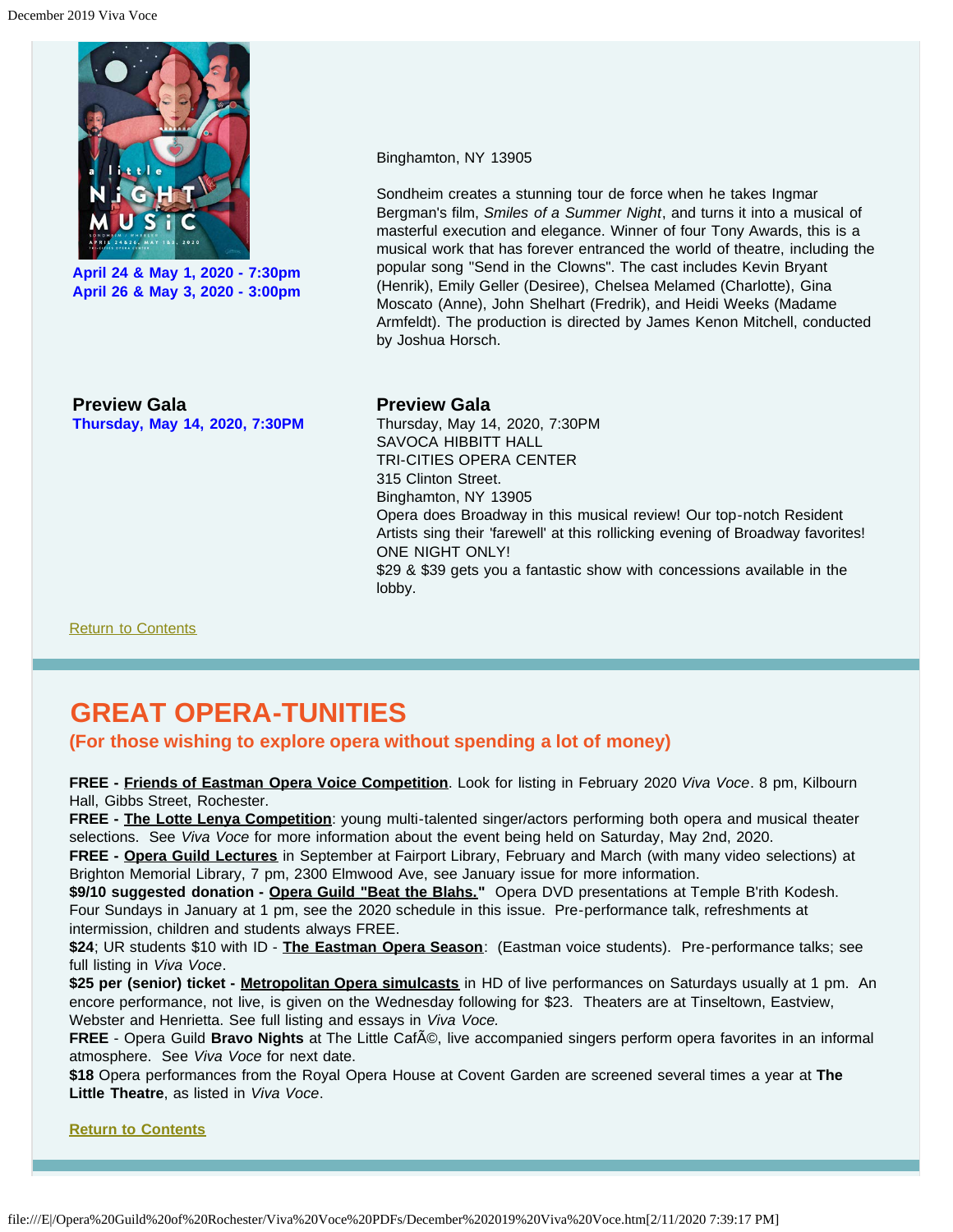

<span id="page-11-1"></span>**THE BARBER OF SEVILLE** January 19, 2020 to February 7, 2020 [Learn More](https://www.coc.ca/productions/18712) **HANSEL & GRETEL** February 6, 2020 to February 21, 2020 **[Learn More](https://www.coc.ca/productions/18719) AIDA** April 18, 2020 to May 8, 2020 **[Learn More](https://www.coc.ca/productions/18731) THE FLYING DUTCHMAN** May 1, 2020 to May 16, 2020

**[Return to Contents](#page-0-0)**

# <span id="page-11-0"></span>**News from your Opera Guild**

*Jack and the Beanstalk* was a successful foray into the world of opera for my granddaughter Avery, shown here in a photo with the cast. The singing was great, and the presentation excellent, with narration in addition to the music which helped all to understand the story. The cast was lively, with simple choreography to accompany the numbers, and the acting excellent. The scenery was simple, the only shortcoming, in my view, being the lack of any representation of the beanstalk itself. In addition to the performance there were activities in the lobby of the Lyric Theater before the first show and between shows, which included sequin tattoos, face-



painting, balloon animals to take home and a prize wheel, to gladden the hearts of all attendees. I am looking forward to the next performance for kids by Finger Lakes Opera!

And don't forget that we are presenting *Don Pasquale* at Beat the Blahs on January 12th, which is suitable for children, although not pre-schoolers. It will be in Italian with English subtitles, but the story may be grasped without knowing every word. The great cast of Anna Netrebko, Marius Kwiecin, John Del Carlo and Matthew Polanzani have a marvelous time with this opera, so come share the fun with your children or grandchildren.

Thanks to all who have contributed so far; we still have a ways to go to meet our budget and commitments. If you haven't given yet, please consider helping us continue to provide our traditional and new programs which are, we hope, better than ever!

Carol Crocca President